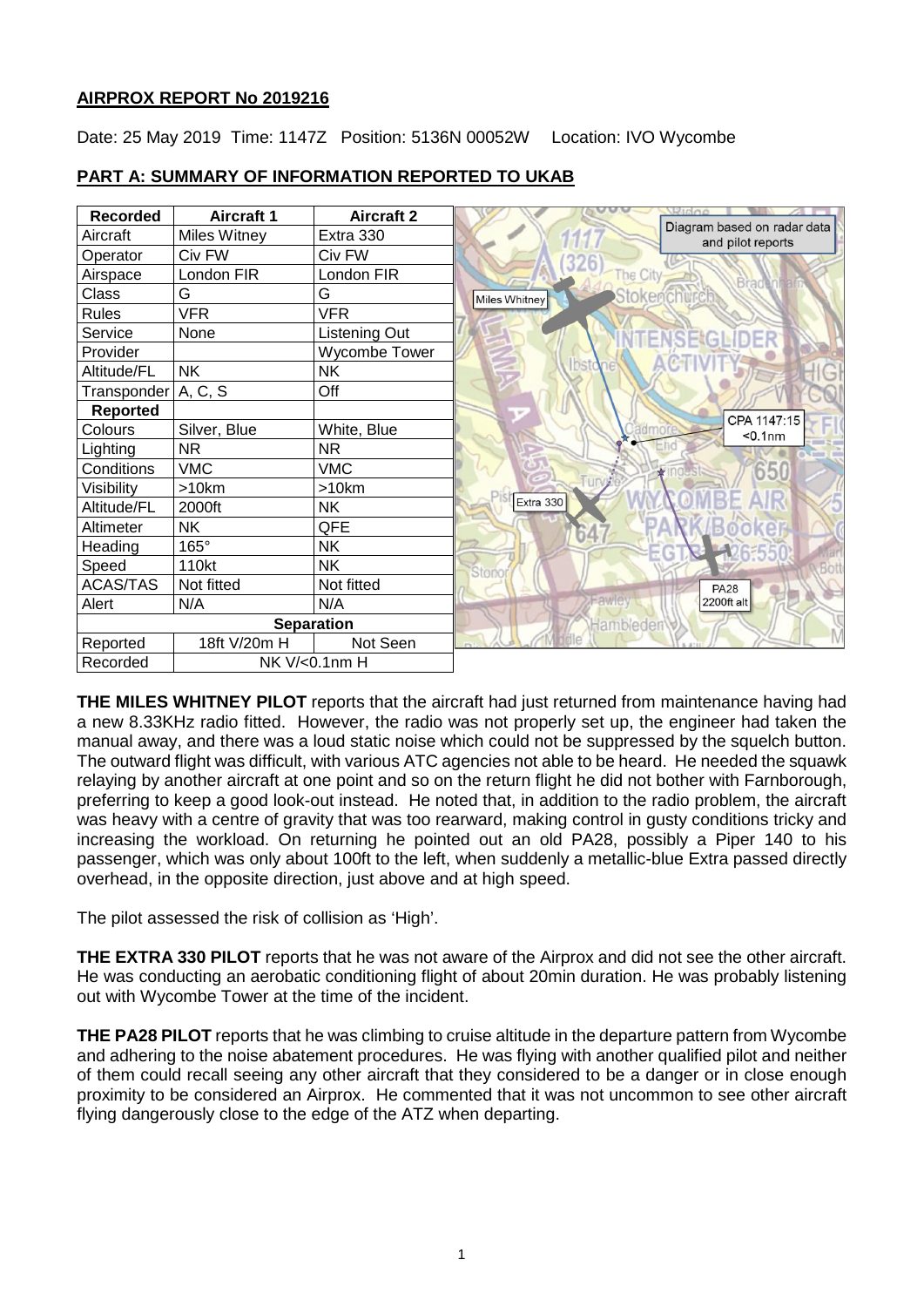## **Factual Background**

The weather at Benson was recorded as follows:

METAR EGUB 251050Z AUTO 29008KT 9999 // FEW030/// SCT050 19/10 Q1019=

#### **Analysis and Investigation**

### **UKAB Secretariat**

At 1147:15, the Miles Whitney (squawking 7000) can be seen on the NATS radar approximately 3nm to the NW of Wycombe Airpark, heading south. A primary only contact, believed to be the Extra, can been seen just to the south-west of the Miles Whitney, this contact continues northbound. The only other contact in close proximity is an aircraft squawking 7000, believed to be a PA28, this aircraft closes to within 0.6nm before turning to the north-east.



Figure 1:1147:15 Figure 2:1147:23

The Miles Whitney and Extra 330 pilots shared an equal responsibility for collision avoidance and not to operate in such proximity to other aircraft as to create a collision hazard<sup>[1](#page-1-0)</sup>. If the incident geometry is considered as head-on or nearly so then both pilots were required to turn to the right<sup>[2](#page-1-1)</sup>. If a transponder is fitted and functional and the aircraft power system allows, it is required to have all modes selected on $3$ .

## **Summary**

An Airprox was reported when a Miles Whitney and an Extra flew into proximity at 1147hrs on Saturday 25<sup>th</sup> May 2019. Both pilots were operating under VFR in VMC, neither in receipt of an ATS.

## **PART B: SUMMARY OF THE BOARD'S DISCUSSIONS**

Information available consisted of reports from the pilots of both aircraft and radar photographs/video recordings. Relevant contributory factors mentioned during the Board's discussions are highlighted within the text in bold, with the numbers referring to the Contributory Factors table displayed in Part C.

The Board first looked at the actions of the Miles Whitney pilot. He reported that his radio was unserviceable and he had switched it off. Members thought that this was unfortunate because it denied him the opportunity to speak to Wycombe as his transited passed, and removed the possibility of him

l

<span id="page-1-0"></span><sup>1</sup> SERA.3205 Proximity.

<span id="page-1-1"></span><sup>&</sup>lt;sup>2</sup> SERA.3210 Right-of-way (c)(1) Approaching head-on.<br><sup>3</sup> SERA.13001, SERA.13005

<span id="page-1-2"></span>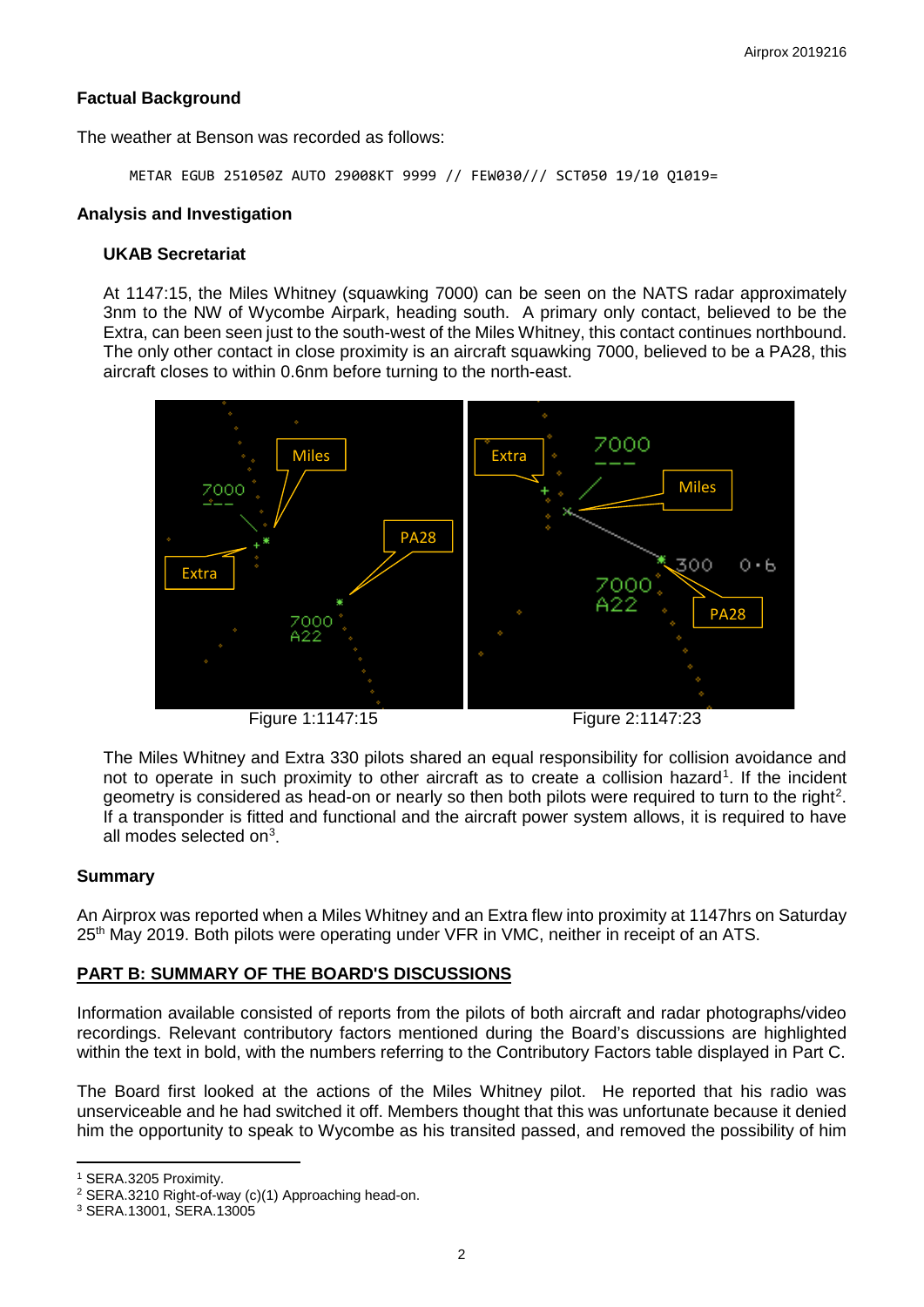receiving Traffic Information. Some members went further and thought that he should have abandoned his trip on the outbound leg when he first discovered the radio problem, reasoning that it had become a distraction to him. However, others were not convinced, noting that it is legal to fly without a radio at all, and so the Board decided that although this in itself was not a contributory factor to the Airprox, they cautioned pilots about pressing on with sorties with unserviceable equipment. Moreover, they cautioned about getting airborne with unfamiliar equipment and thought the Miles pilot should have familiarised himself with the new radio prior to getting airborne. Without a radio or a CWS, the Miles pilot had no situational awareness about the Extra until he saw it at a very late stage (**CF3**), and members thought that the distraction of seeing the PA28 had likely meant that the pilot's attention was drawn towards that aircraft, meaning that he was not looking in the direction of the Extra as it approached (**CF4**). By the time he saw the Extra there was no time to take avoiding action (**CF5**).

Turning to the Extra pilot, he was conducting aerobatics in the area and did not see the Miles Whitney at all (**CF5**). He also did not have any situational awareness about the Miles because his aircraft was not fitted with a CWS and, although he was listening out on the Wycombe frequency, the Miles pilot had not called because of the radio issue (**CF3**). The Board noted that the Extra pilot had turned off his transponder and GA members commented that pilots conducting aerobatics, particularly underneath the London TMA, often switch off their transponder to avoid causing TCAS alerts to aircraft within CAS. Whilst the Board understood the rationale for doing so, members noted that SERA.13001 is unambiguous in clearly stating that pilots must operate with the transponder switched on at all times if one is fitted and serviceable (**CF1**, **CF2**). Although it wouldn't have made a difference in this Airprox because the Miles was not fitted with a TAS, a transponder that is switched off denies other aircraft fitted with a CWS the ability to detect their aircraft. Additionally, setting the Aerobatic squawk (7004) would provide controllers in the area with knowledge that they are conducting high-energy manoeuvres.

Finally, in assessing the risk, the Board quickly agreed that providence had played a large part in preventing a collision because neither pilot had seen the other in time to take avoiding action and separation had been reduced to the bare minimum; risk Category A.

# **PART C: ASSESSMENT OF CONTRIBUTORY FACTORS AND RISK**

|     | 2019216                                                        |                                            |                                                                     |  |  |  |  |  |  |
|-----|----------------------------------------------------------------|--------------------------------------------|---------------------------------------------------------------------|--|--|--|--|--|--|
| CF. | Factor                                                         | <b>Description</b>                         | Amplification                                                       |  |  |  |  |  |  |
|     | <b>Flight Elements</b>                                         |                                            |                                                                     |  |  |  |  |  |  |
|     | • Regulations, Processes, Procedures and Compliance            |                                            |                                                                     |  |  |  |  |  |  |
| 1   | <b>Human Factors</b>                                           | • Flight Crew ATM Procedure Deviation      | Regulations/procedures not complied with                            |  |  |  |  |  |  |
|     | <b>• Tactical Planning and Execution</b>                       |                                            |                                                                     |  |  |  |  |  |  |
| 2   | <b>Human Factors</b>                                           | • Transponder Selection and Usage          |                                                                     |  |  |  |  |  |  |
|     | • Situational Awareness of the Conflicting Aircraft and Action |                                            |                                                                     |  |  |  |  |  |  |
| 3   | Contextual                                                     | • Situational Awareness and Sensory Events | Generic, late, no or incorrect Situational Awareness                |  |  |  |  |  |  |
|     | • See and Avoid                                                |                                            |                                                                     |  |  |  |  |  |  |
| 4   | <b>Human Factors</b>                                           | • Distraction - Job Related                | Pilot looking elsewhere                                             |  |  |  |  |  |  |
| 5   | <b>Human Factors</b>                                           | • Monitoring of Other Aircraft             | Non-sighting or effectively a non-sighting by one or<br>both pilots |  |  |  |  |  |  |

## Contributory Factors:

Degree of Risk: A.